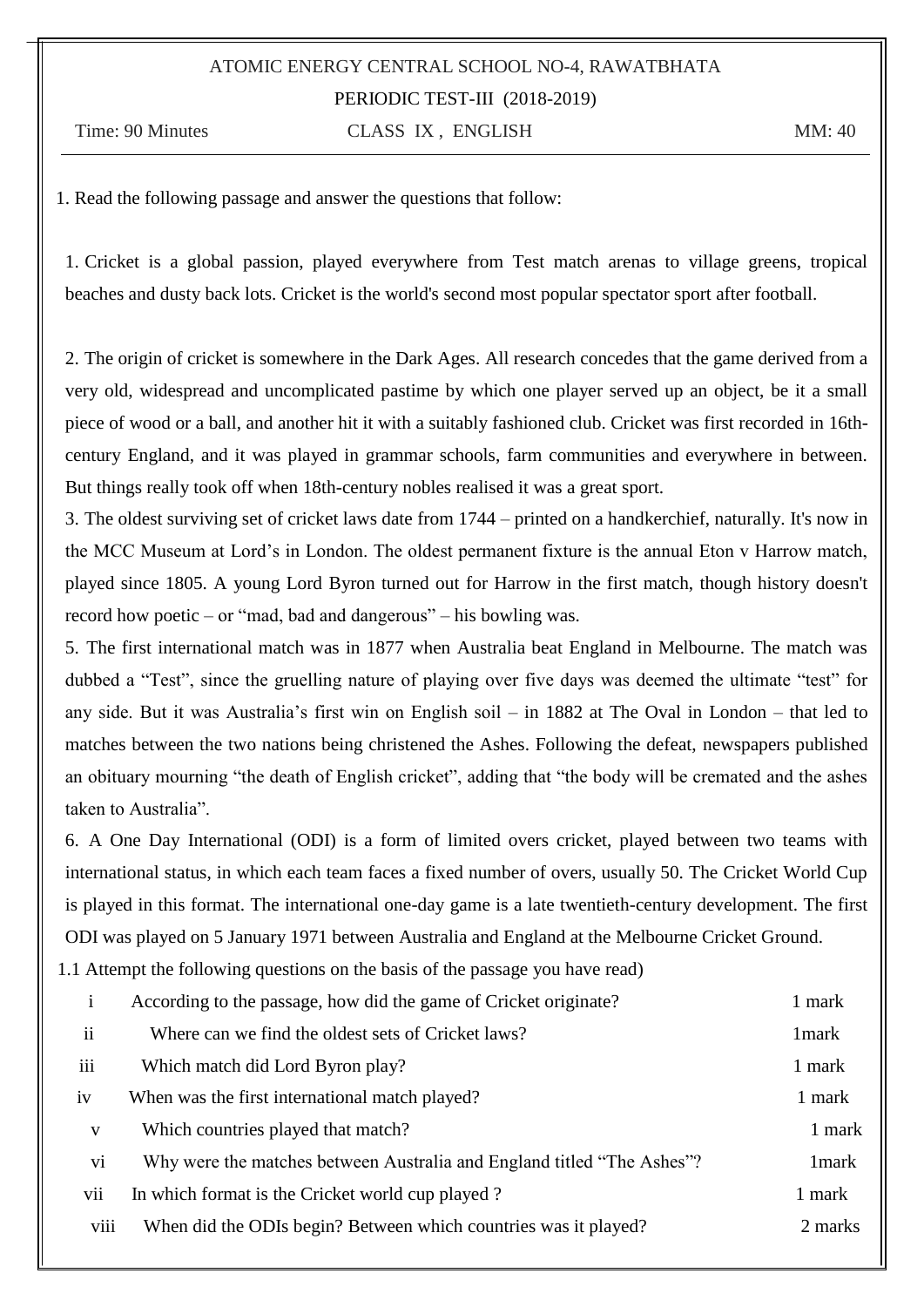| ix                                                                                                       | Which word in paragraph no.5 means the same as 'exhausting'?                          |                |                                                                                                           | 1 mark |
|----------------------------------------------------------------------------------------------------------|---------------------------------------------------------------------------------------|----------------|-----------------------------------------------------------------------------------------------------------|--------|
| 2. Develop a story in about 150-200 words on the basis of following hints and give it a proper title.(10 |                                                                                       |                |                                                                                                           |        |
| marks)                                                                                                   |                                                                                       |                |                                                                                                           |        |
|                                                                                                          |                                                                                       |                | A house near the Chambal _____________ happy family with one elder and one baby daughter living in it     |        |
|                                                                                                          |                                                                                       |                | father goes to another town _______ the river in flood ________ mother and baby sister in                 |        |
|                                                                                                          | danger _________ elder daughter sees a boat near the house ________ saves the family. |                |                                                                                                           |        |
|                                                                                                          |                                                                                       |                |                                                                                                           |        |
|                                                                                                          |                                                                                       |                | 3. Fill in the following blanks choosing the most appropriate option from the ones given below. Write the |        |
|                                                                                                          | answers in your answer – sheet against the correct blank numbers.                     |                | $(5 \text{ marks})$                                                                                       |        |
|                                                                                                          |                                                                                       |                | A. Sanitation and hygiene are important (a) __the well – being of society and biodiversity conservation   |        |
|                                                                                                          |                                                                                       |                |                                                                                                           |        |
|                                                                                                          |                                                                                       |                |                                                                                                           |        |
|                                                                                                          | D. It will solve the problem of pollution $(d)$ ___________________ the rivers.       |                |                                                                                                           |        |
|                                                                                                          | E. The need has been(e) $\_\_\_\_$ for a long time                                    |                |                                                                                                           |        |
| $(a)(i)$ by                                                                                              | (ii) from                                                                             | $(iii)$ for    | $(iv)$ into                                                                                               |        |
| $(b)$ (i) initiates                                                                                      | (ii) initiated                                                                        | (iii) initiate | (iv) initiating                                                                                           |        |
| $(c)$ (i) an                                                                                             | (ii) a                                                                                | $(iii)$ in     | $(iv)$ the                                                                                                |        |
| $(d)$ (i) in                                                                                             | $(ii)$ on                                                                             | (iii) onto     | $(iv)$ by                                                                                                 |        |
| $(e)$ (d) (i) feeling                                                                                    | (ii) feel                                                                             | $(iii)$ felt   | (iv) have felt                                                                                            |        |
|                                                                                                          |                                                                                       |                | 4. Read the extract given below and answer the questions that follow. Write he answer in your answer      |        |
| sheet in one or two lines only.                                                                          |                                                                                       |                |                                                                                                           |        |
| "As I sat on the rock,                                                                                   |                                                                                       |                |                                                                                                           |        |
| I have thought over that completely,                                                                     |                                                                                       |                |                                                                                                           |        |
|                                                                                                          | And I bought four pairs of worsted socks"                                             |                |                                                                                                           |        |
| i.                                                                                                       | Who is the speaker?                                                                   |                | 1mark                                                                                                     |        |
|                                                                                                          | ii. Why has the speaker bought socks?                                                 |                | 1 mark                                                                                                    |        |
|                                                                                                          | iii. What else has the speaker bought? Name the poem.                                 |                | 2 marks                                                                                                   |        |
| 5. Answer the following Questions in 30-40 words each $(2x4 = 8 \text{ Marks})$                          |                                                                                       |                |                                                                                                           |        |
|                                                                                                          |                                                                                       |                | i. Why did the narrator (Jerome) volunteer to do the packiny and how did George and Harris react to this? |        |
| Did Jerome like their reaction?                                                                          |                                                                                       |                |                                                                                                           |        |
| ii. Who were Abdul Kalam's school friends ? What did they later become?                                  |                                                                                       |                |                                                                                                           |        |
| iii. How has Prashant, a teenager, been able to help people of his village in the lesson 'WEATHERING     |                                                                                       |                |                                                                                                           |        |
| THE STORM IN ERSAMA'                                                                                     |                                                                                       |                |                                                                                                           |        |
| iv. What is Behrman's masterpiece? What makes Sue say so?                                                |                                                                                       |                |                                                                                                           |        |
|                                                                                                          | 6. What does Kalam say about his science teacher ? (75-100 words)                     |                | 3 marks                                                                                                   |        |
|                                                                                                          |                                                                                       |                |                                                                                                           |        |

------------------------------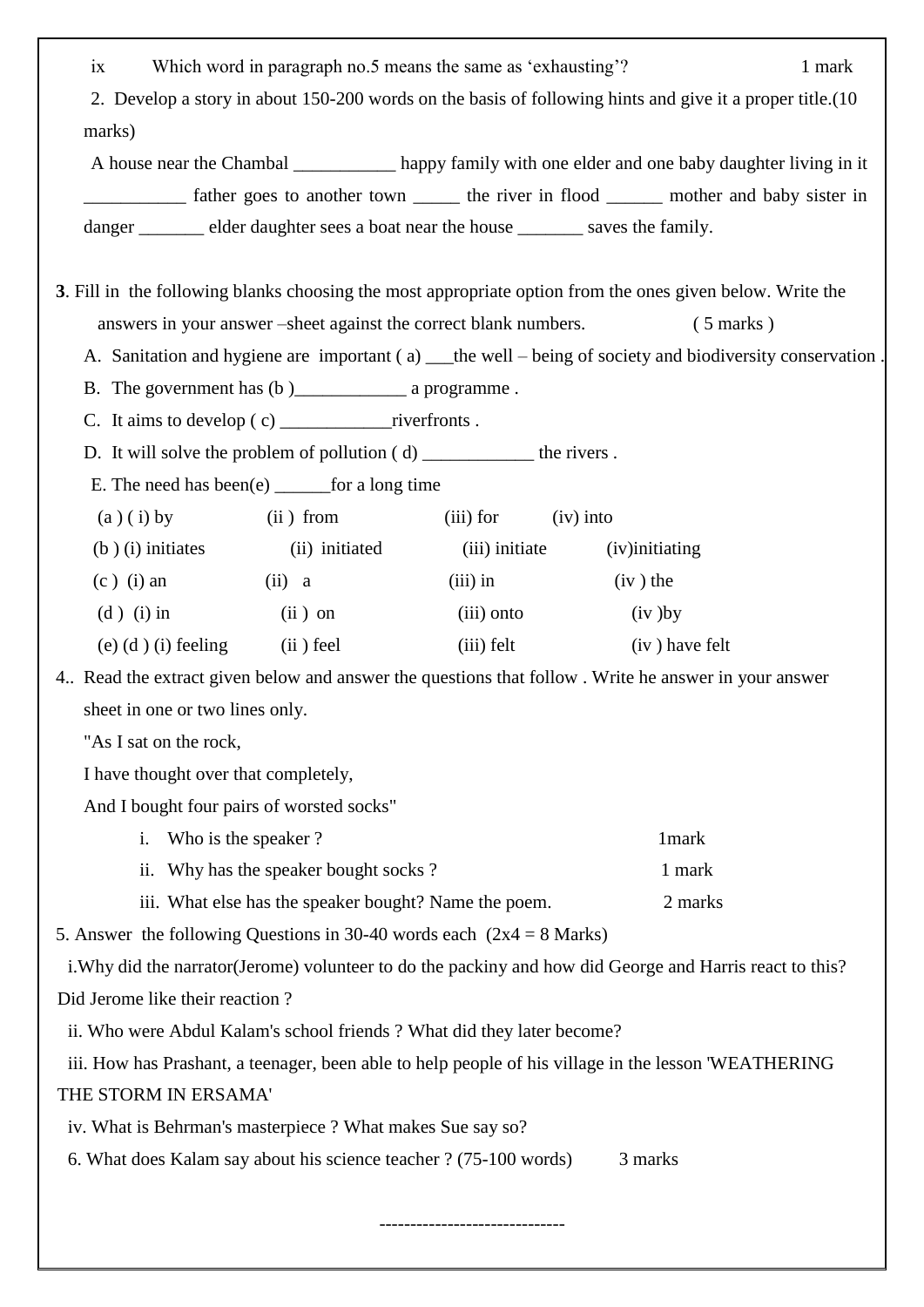# Atomic Energy Central School No. 4 Rawatbhata

Periodic Test -III (2018 -19) Time: 1 Hour 30 Minutes Class – IX, Mathematics Max. Marks: 40 General Instructions: 1. All questions are compulsory 2. The question paper consistsof 15 questions divided into FOUR sections –A, B , C and D 3.Section A contains 3 questions of 1 mark each. Section B contains 3 questions of 2 marks each, Section C contains 5 questions of 3 marks each and Section D contains 4 questions of 4 marks each. **SECTION A**  $3x1 = 3$  marks (1) If  $x^2 = 18$ , then is x a rational or an irrational number? (2) How many Zeros does cubic polynomial has? (3) The weight of a man is four times the weight of a child. Write an equation in two variables for this situation. **SECTION B 3x2 =6marks** (4) Without plotting the points indicate the quadrant in which they will lie, if: (i) ordinate is -3 and abscissa is -2 (ii) abscissa is 5 and ordinate is -6. (5) If the ratio between two complementary angles is 2:3, then find the angles. (6) In  $\Delta PQR$ , if  $\langle Q = 40^{\circ}$  and  $\langle R = 72^{\circ}$ , then find the shortest and the largest sides of the triangle. **SECTION C 5x3 = 15marks** (7) The angles of a quadrilateral are in the ratio 1:2:3:4. Find all the angles of the quadrilateral (8) In $\triangle ABC$ , E is the mid-point of median AD. Prove that ar $(\triangle BED) = \frac{1}{4}$  $\frac{1}{4}$ ar( $\Delta$ (9)In the following figure, if AB||CD. Find the value of x, if angle OAB =130<sup>0</sup> and angle OCD =120<sup>0</sup> A B  $\sim$  130<sup>0</sup>  $\overline{O} \times$  $\rightarrow$   $\frac{120^9}{120^9}$  C D (10)If x+2k is a factor of  $x^4 - 4k^2x^2 + 2x +3k +3$ , find the value of k.(11) If  $x = 2\sqrt{3}$ , find the value of  $x - \frac{1}{2}$  $\frac{1}{x}$ **SECTION D**  $4x4 = 16$  marks (12) The lengths of two parallel chords of a circle are 6cm and 8cm. If the smaller chord is at a distance of 4cm from the Centre, What is the distance of other chord from the Centre? (13)Construct a triangle PQR given that  $Q = 60 \text{ degree}, R = 30 \text{ degree}$   $PQ + QR + RP =$ 12cm. write steps of construction. (14) The area of a trapezium is  $475 \text{cm}^2$  and the height is 19cm. Find the lengths of its parallel sides if one side is 4cm greater than the other.

(15) Prove that angle subtended by an arc at the Centre is double the angle subtended by it at any point on the remaining part of the circle.

-------------------------------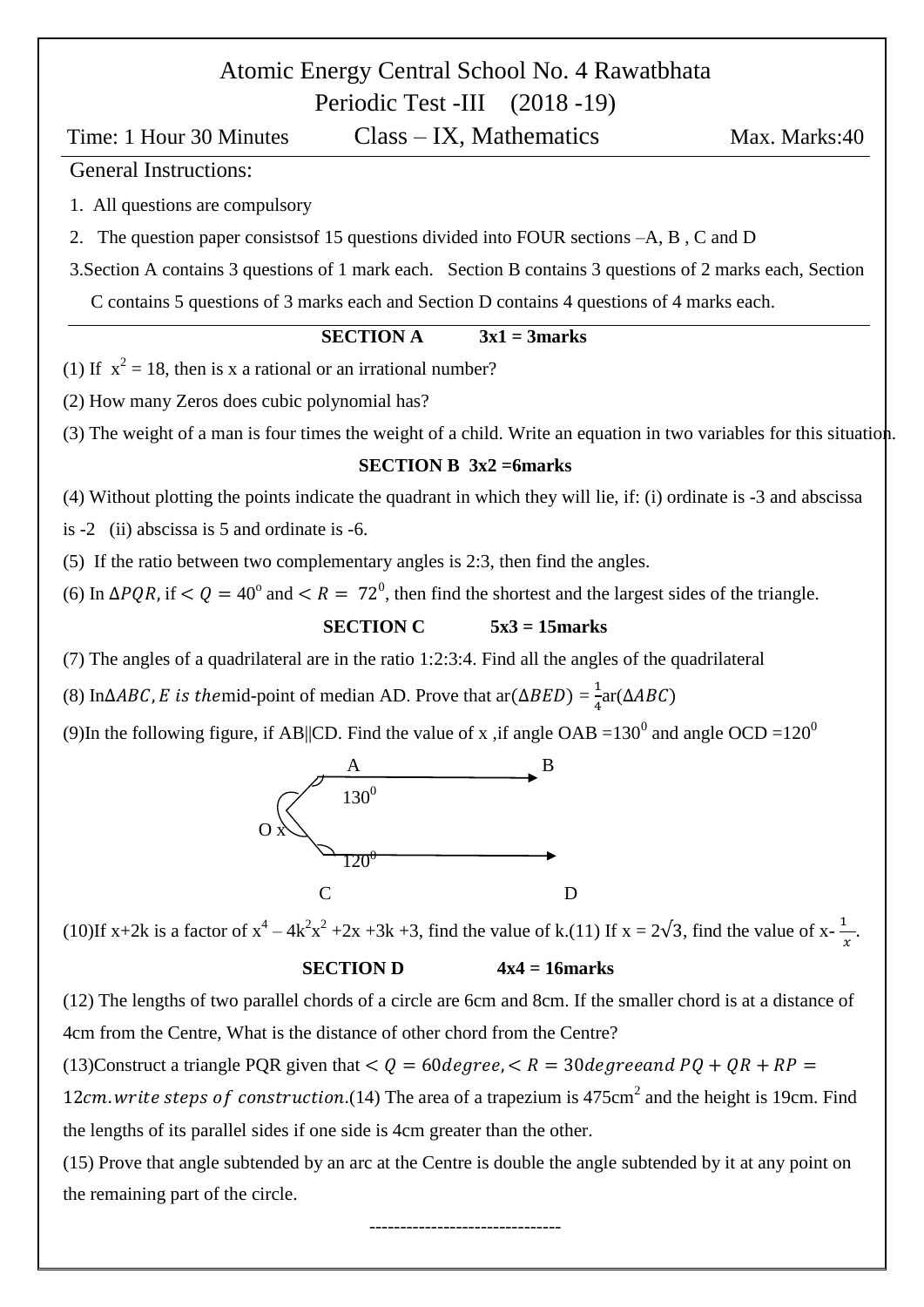## ATOMIC ENERG CENTRAL SCHOOL NO. 4RAWATBHATA

|                                                       | PERIODIC TEST-III (2018-2019)                                                                                           |                         |
|-------------------------------------------------------|-------------------------------------------------------------------------------------------------------------------------|-------------------------|
| $MM-40$                                               | <b>CLASS-IX, SCIENCE</b>                                                                                                | TIME- $1\frac{1}{2}$ hr |
|                                                       | <b>SECTION A</b>                                                                                                        |                         |
| Q.1. Define Plasmolysis.                              |                                                                                                                         | (1 M)                   |
| below?                                                | Q2. Why does a balloon fully inflated with air rise up vertically for some distance when punctured from                 | (2M)                    |
|                                                       | Q3. The power of a motor pump is 2 kW. How much water per minute, the pump can raise to a height of 10                  |                         |
| m? (Given, $g = 10$ m/s <sup>2</sup> )                | (2M)                                                                                                                    |                         |
| Q.4. Write one difference between                     |                                                                                                                         | (2 M)                   |
| (a) Broilers & Layers                                 |                                                                                                                         |                         |
| (b) Inter cropping $&$ mixed cropping.                |                                                                                                                         |                         |
|                                                       | Q5. Drive the Position-Velocity Relation by graphical method.<br><b>OR</b>                                              | (3M)                    |
|                                                       | A ball thrown up vertically returns to the thrower after 6 sec, find                                                    |                         |
| (i) the velocity with which it was thrown up,         |                                                                                                                         |                         |
| (ii) the maximum height it can reach,                 |                                                                                                                         |                         |
| (iii) its position after 4 sec.                       |                                                                                                                         |                         |
|                                                       | Q.6. (a) What are the advantages of classifying Organisms? (Any two)                                                    | (3 M)                   |
|                                                       | (b) Write one Similarity $\&$ one difference between amphibians $\&$ reptiles.                                          |                         |
| Q.7.(a) Write any two applications of radio isotopes. |                                                                                                                         | (3M)                    |
|                                                       | (b) Draw Schematic atomic structure of an element with at no.13.                                                        |                         |
| Q.8. (i) Give reasons.                                |                                                                                                                         | (5M)                    |
| (a) Clothes dry faster on a windy day.                |                                                                                                                         |                         |
|                                                       | (b) Air is called mixture of gases $\&$ not the compound.                                                               |                         |
|                                                       | (ii) Convert 22g of $CO_2$ in to moles. (At. Mass of C=12u, O=16u)                                                      |                         |
|                                                       | Q9. How is the power related to the speed at which a body can lifted? How many kilograms will a man                     |                         |
|                                                       | working at the power of 100 W, be able to lift at a constant speed of 1 m/s vertically? (Take, $g = 10 \text{ m/s}^2$ ) |                         |
| (5m)                                                  |                                                                                                                         |                         |
|                                                       | Q.10.(a)State one general way of preventing air borne diseases.                                                         | (5M)<br>(b)             |
| Why prevention is better than Cure?                   |                                                                                                                         | (c) Draw a              |
| labelled diagram of the basic unit of nervous tissue. |                                                                                                                         |                         |
|                                                       | Q.11. (a) Name the technique used for Separation of those solutes that dissolve in the same solvent.                    | (5M)                    |
|                                                       | (b) Which method will you use to separate ammonium chloride and common salt? Also draw a suitable                       |                         |
| diagram.                                              |                                                                                                                         |                         |
|                                                       | (c) The Complete Symbol of an atom 'X' is written as $5^{11}$ X. What is the number of protons in X?                    |                         |
| Also calculate the no. of neutrons in X.              |                                                                                                                         |                         |
|                                                       | <b>Section B</b>                                                                                                        |                         |
| Q12. Given-Mass of the body = $62.4$ g                |                                                                                                                         |                         |
|                                                       | (i) Reading of water level in measuring cylinder without solid body ( $V_1$ ) = 16.4 mL                                 |                         |
| (ii) $V_2$ ( with solid body) = 24.4 mL               |                                                                                                                         |                         |
|                                                       | Based on the above observation, calculate the density of material in $g$ /cc.                                           | 2M                      |
| Q.13. Give two characteristics of fungi.              |                                                                                                                         | 2M                      |
| the components of the mixture.                        | Q.14. A student by mistake mixed iron fillings & sulphur powder. State two ways by which he can separate<br>2M          |                         |
|                                                       |                                                                                                                         |                         |
|                                                       |                                                                                                                         |                         |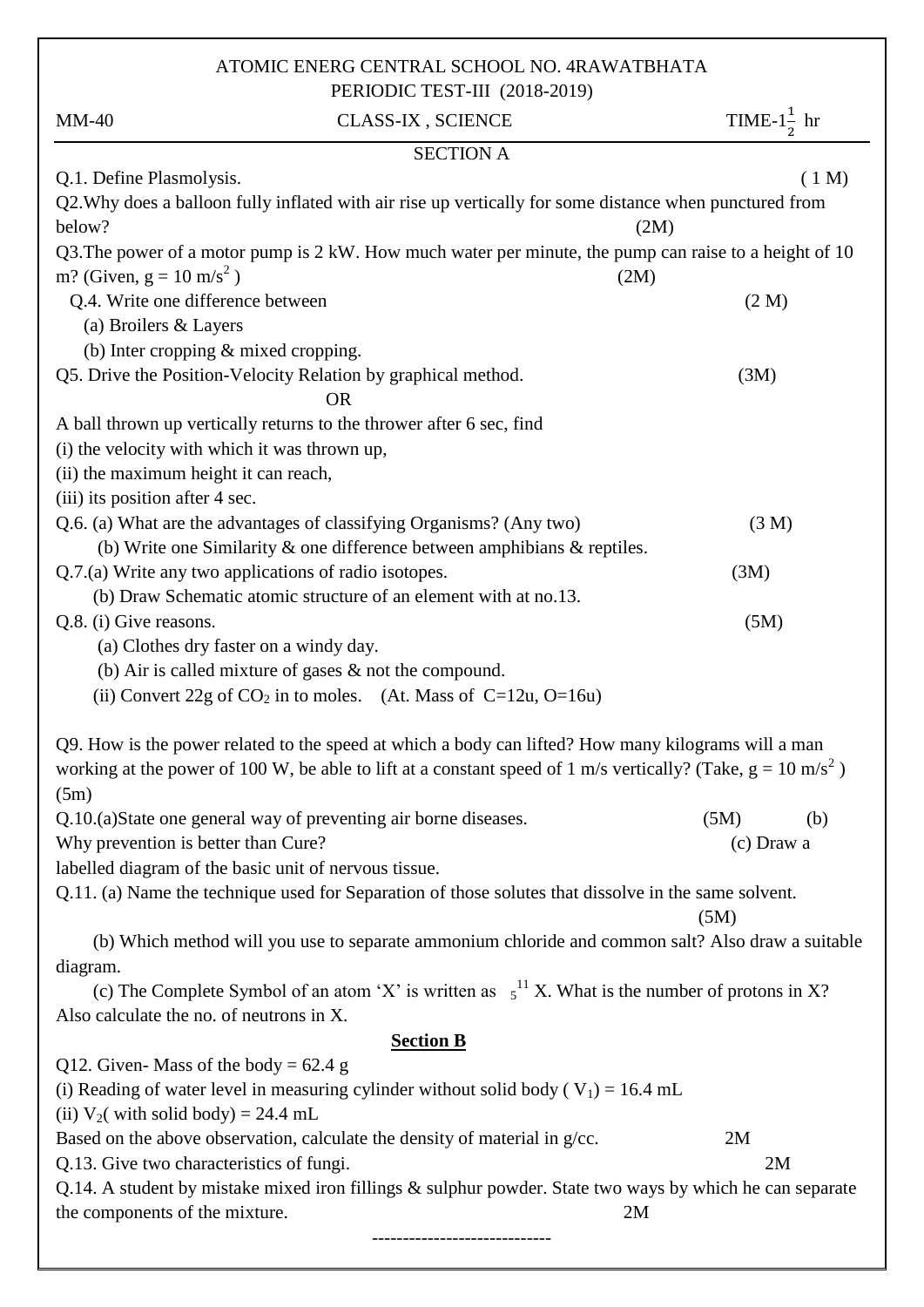### ATOMIC ENERGY CENTRAL SCHOOL No. 4 (RAWATBHATA)

#### PERIODIC TEST-III (2018-2019)

| Time: 90 Minutes                                                  | Class IX , Social Science                                                | M.M.40 |                |
|-------------------------------------------------------------------|--------------------------------------------------------------------------|--------|----------------|
| Answer the following Question                                     |                                                                          |        |                |
| 1 Name any one women club of France?                              |                                                                          |        | $\overline{2}$ |
| 2. Name the body formed by the representative of the third estate |                                                                          |        | 2              |
| 3. When and where did Napoleon finally defeated.                  |                                                                          |        | 2              |
| 4. Write short note.                                              |                                                                          |        |                |
| a. Use of mass media                                              |                                                                          |        | $\overline{2}$ |
| b. Jacobin                                                        |                                                                          |        | $\overline{2}$ |
| 5. Differentiate between seasonal hunger and chronic hunger       |                                                                          |        | 5              |
| 6. What do you mean by the factors of production.                 |                                                                          |        | 5              |
| 7. Write fundamental rights guaranteed by our constitution.       |                                                                          |        | 5              |
|                                                                   | 8. Write short note on tropical evergreen and tropical deciduous forest. |        | 5              |
| 9Name the different types of vegetation found in India.           |                                                                          |        | 5              |
| 10 On the outline map work the following;                         |                                                                          |        | 5              |
| Europe, Asia, Shimla, Kullu manali, Dehradun.                     |                                                                          |        |                |

----------------------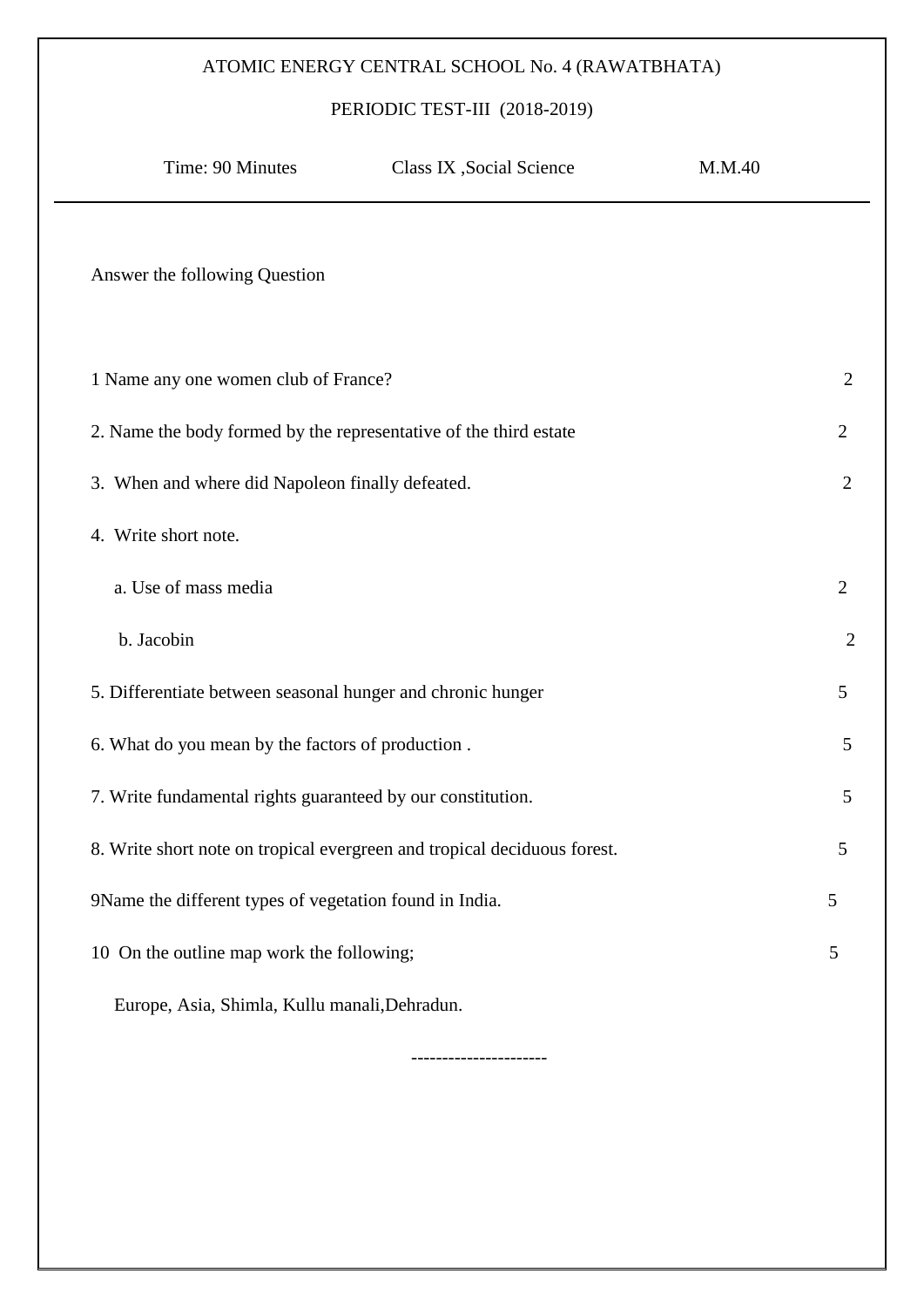| परमाण् ऊर्जा केन्द्रीय विद्यालय क्रमांक -४ रावतभाटा |                              |             |
|-----------------------------------------------------|------------------------------|-------------|
|                                                     | आवर्त परीक्षा - 3 (२०१८-१९ ) |             |
| समय - ९० मिनट                                       | कक्षा - ९, हिंदी             | पूर्णांक-४० |

प्रश्न-१ निम्नलिखित किसी एक गघांश को पढकर नीचे लिखे प्रश्नों के उत्तर दीजिये | ४ हिंदी का उस समय प्रचार-प्रसार था | मैं सन् १९१७ ई॰ में यहा आई थी | उसके अपरांत गांधीजी का सत्याग्रह आरम्भ हो गया और आनंद पवन स्वतंत्रता के संघर्ष का केंद्र हो गया | जहाँ-तहाँ हिंदी का भी प्रचार चलता था | कवि सम्मलेन होते थे तो क्रास्थवेट से मैडम हमको साथ लेकर जाती थीं | हम कविता सूनाते थे | कभी हरिऔध जी अध्यक्ष होते थे , कभी श्रीधर पाठक होते थे , कभी रत्नाकर जी होते थे , कभी कोई होता था | कब हमारा नाम पुकारा जाए , बेचैनी से सुनते रहते थे | मुझको प्रायः प्रथम पुरस्कार मिलता था | सौ से कम पदक नहीं मिले होंगे उसमें |

क- सन्१९१७ ई॰ में वतिरंतांर्ा-सांग्रह ाम का क्या वतिरूप था ? 1 ि- सन्१९१७ ई॰ में ह ांदी की क्या जवतथनर् थी ? 2 ग- सन्१९१७ ई॰ के आस-पास ोने िाले कवि-सम्मेलनों की एक झलक दीजर्ये | 1

#### स्त्रीय संस्थापित स्त्रीय संस्थापित स्त्रीय संस्थापित स्त्रीय स्त्रीय स्त्रीय स्त्रीय स्त्रीय स्त्रीय स्त्रीय

दूसरे दिन हमने भरिया ढ़ंढ़ने की कोशिश की , लेकिन कोई न मिला | सवेरे ही चल दिए होते तो अच्छा था , लेकिन अब १०-११ बजे की धूप में चलना पड़ रहा था | तिब्बत की धूप भी बह़त कड़ी मालूम होती हे , यघपि थोड़े से भी मोटे कपडे से सिर को ढाँक लें , तो गरमी ख़तम हो जाती है | आओ दो बजे सूरज की ओर मुँह करके चल रहे हैं, ललाट धूप से जल रहा है और पीछे का कंधा बरफ हप रहा है | फिर हमने पीठ पर अपनी-अपनी चीज़े लांदी , डंडा हाथ में लिया और चल पड़े |

क- भरिया किसे कहते हैं ? १९९९ के राजधान कर पर १९९९ के राजधान कर राजधान कर राजधान कर राजधान कर राजधान कर राजधान

ख- तिब्बत की धृप और ठंड का वर्णन कीजिये |

ग- लेखक को सुबह यात्रा शुरू न कर पाने का पछतावा क्यों था ? । १

प्रश्न- २ पघाांश को पढ़कर नीचे हदए गए प्रश्नों के उत्तर मलखिए | ४

मााँ की समझाइश के बाद

दक्षिन दिशा में पैर करके मैं कभी नहीं सोया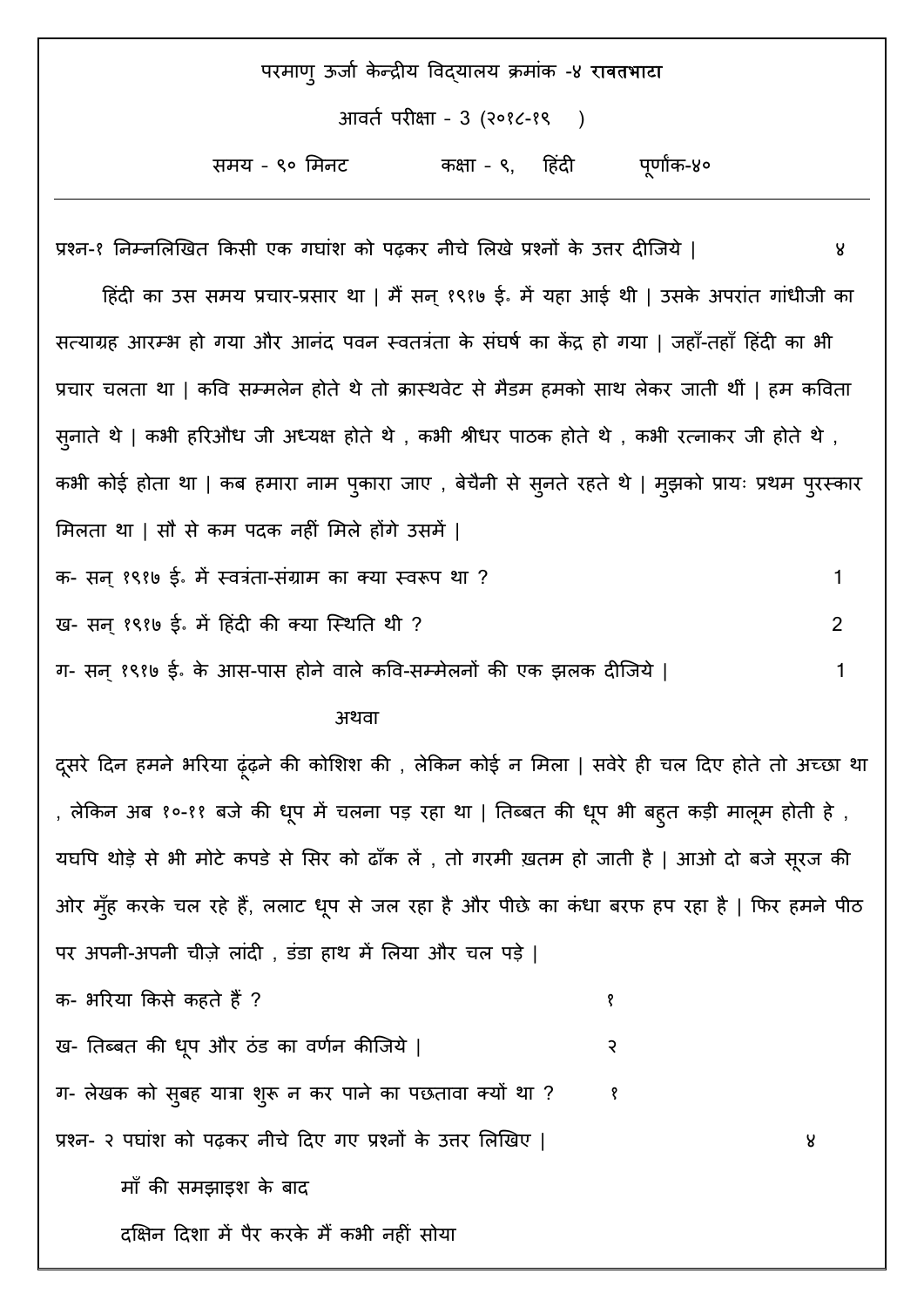और इससे इतना फायदा ज़रुर ह्आ दक्षिण-दिशा पहचानने में मुझे कभी मुश्किल का सामना नहीं करना पड़ा मैंदक्षक्षण में दरू-दरू र्क गया और मुझे हमेशा माँ की याद आई दक्षिण को लाँघ लेना संभव नहीं था होता छोर तक पहुँच पाना तो यमराज का घर देख लेता क- इस पघांश के कवि और कविता का नाम लिखिए | २ ख- कवि को कब माँ की याद आई और क्यों ? ग- माँ की सलाह मानने का क्या अच्छा परिणाम हुआ ? १ १ १ १ अथवा थल-थल में बसता है शिव ही, भेद न कर क्या हिंदू-मुसल्मां | ज्ञानी है तो स्वयं को जान, वही है साहिब से पहचान | क- प्रस्तुत पद्यांश के कवि और कविता का नाम लिखिए | २ ख- कवयित्री ने ईश्वर को किस नाम से पुकारा है, वह कहाँ रहता है ? १ १ १ १ ॥ १ ग- कवयित्री ने ईश्वर से पहचान किसे बताया है ? १९९९ को अपने पाया था था था था था था था था था था था प्रश्न-३ ननम्नमलखिर् प्रश्नों के उत्तर दीजर्ये | 2\*3=6 क- 'प्रेमचंद के फटे जूते' पाठ में 'टीले' शब्द का प्रयोग किन संधर्भो को इंगित करने के लिए प्रयोग किया हे ? ख- लेखिका उर्दू-फारसी क्यों नही सीख पायी ? ग- हरिशंकर परसाई ने प्रेमचंद का जो शब्द चित्र हमारे सामने प्रस्तुत किया है उससे प्रेमचंद के व्यक्तित्व की कौन-कौन सी विशेषताएँ उभरकर आती है ?